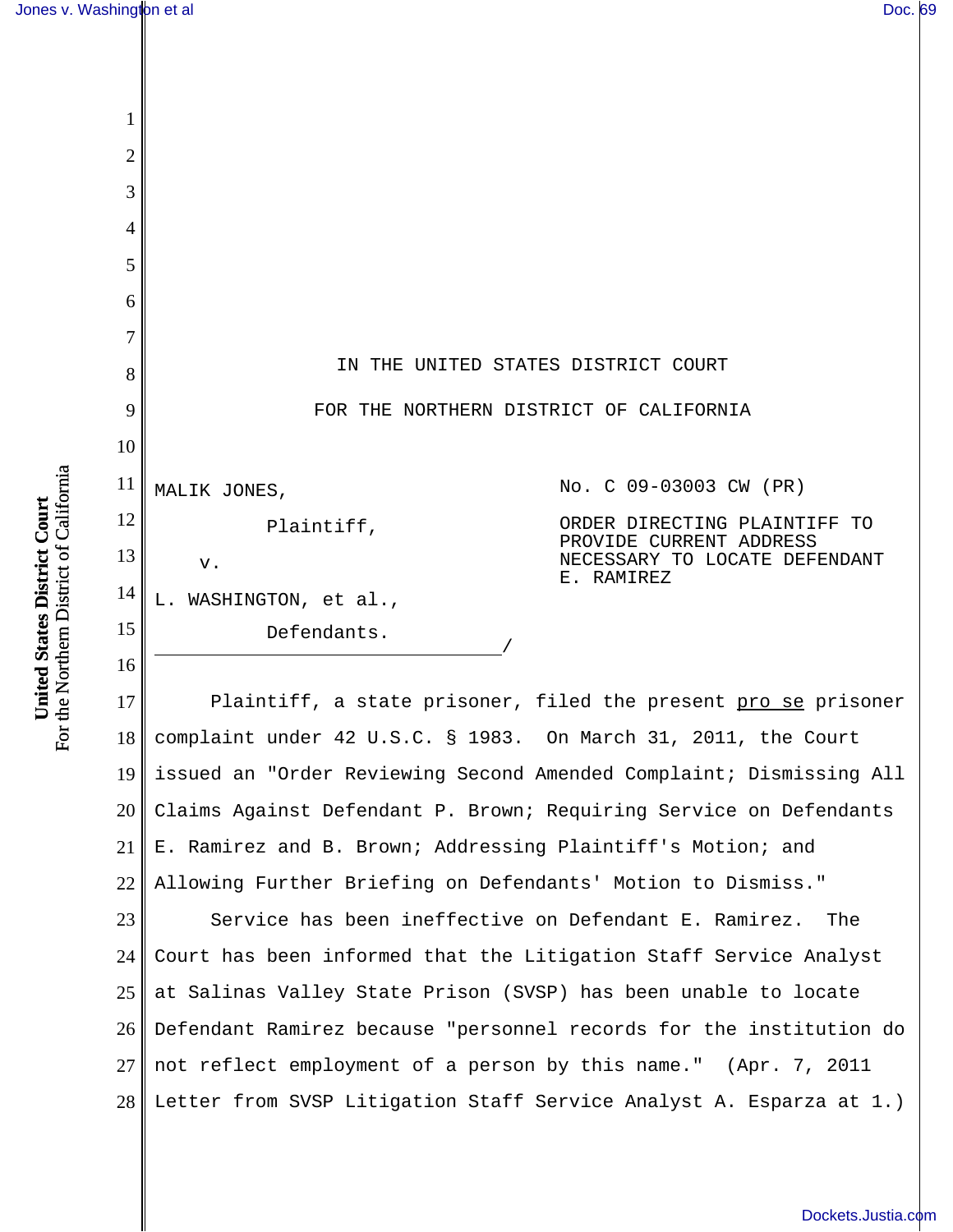1 2 3 4 5 Because Plaintiff is proceeding in forma pauperis (IFP), he is responsible for providing the Court with current addresses for all Defendants so that service can be accomplished. See Walker v. Sumner, 14 F.3d 1415, 1422 (9th Cir. 1994); Sellers v. United States, 902 F.2d 598, 603 (7th Cir. 1990).

6 7 8 9 10 11 12 13 14 15 16 17 18 19 20 21 22 23 24 25 Pursuant to Fed. R. Civ. P. 4(m), if a complaint is not served within 120 days from the filing of the complaint, it may be dismissed without prejudice for failure of service. When advised of a problem accomplishing service, a pro se litigant proceeding IFP must "attempt to remedy any apparent defects of which [he] has knowledge." Rochon v. Dawson, 828 F.2d 1107, 1110 (5th Cir. 1987). If the marshal is unable to effectuate service through no fault of his own, e.g., because the plaintiff failed to provide sufficient information or because the defendant is not where the plaintiff claims, and the plaintiff is informed, the plaintiff must seek to remedy the situation or face dismissal. See Walker, 14 F.3d at 1421-22 (prisoner failed to show cause why claims against prison official should not be dismissed under Rule 4(m)because prisoner did not prove that he provided marshal with sufficient information to serve official or that he requested that official be served); see also Del Raine v. Williford, 32 F.3d 1024, 1029-31 (7th Cir. 1994) (prisoner failed to show good cause for failing to effect timely service on defendant because plaintiff did not provide marshal with copy of amended complaint until after more than 120 days after it was filed).

26 27 Service on Defendant Ramirez has been attempted and has failed.

 $\begin{array}{|c|c|c|c|c|}\n \hline\n 28 & 2 \\
\hline\n \end{array}$ 

For the Northern District of California For the Northern District of California United States District Court **United States District Court**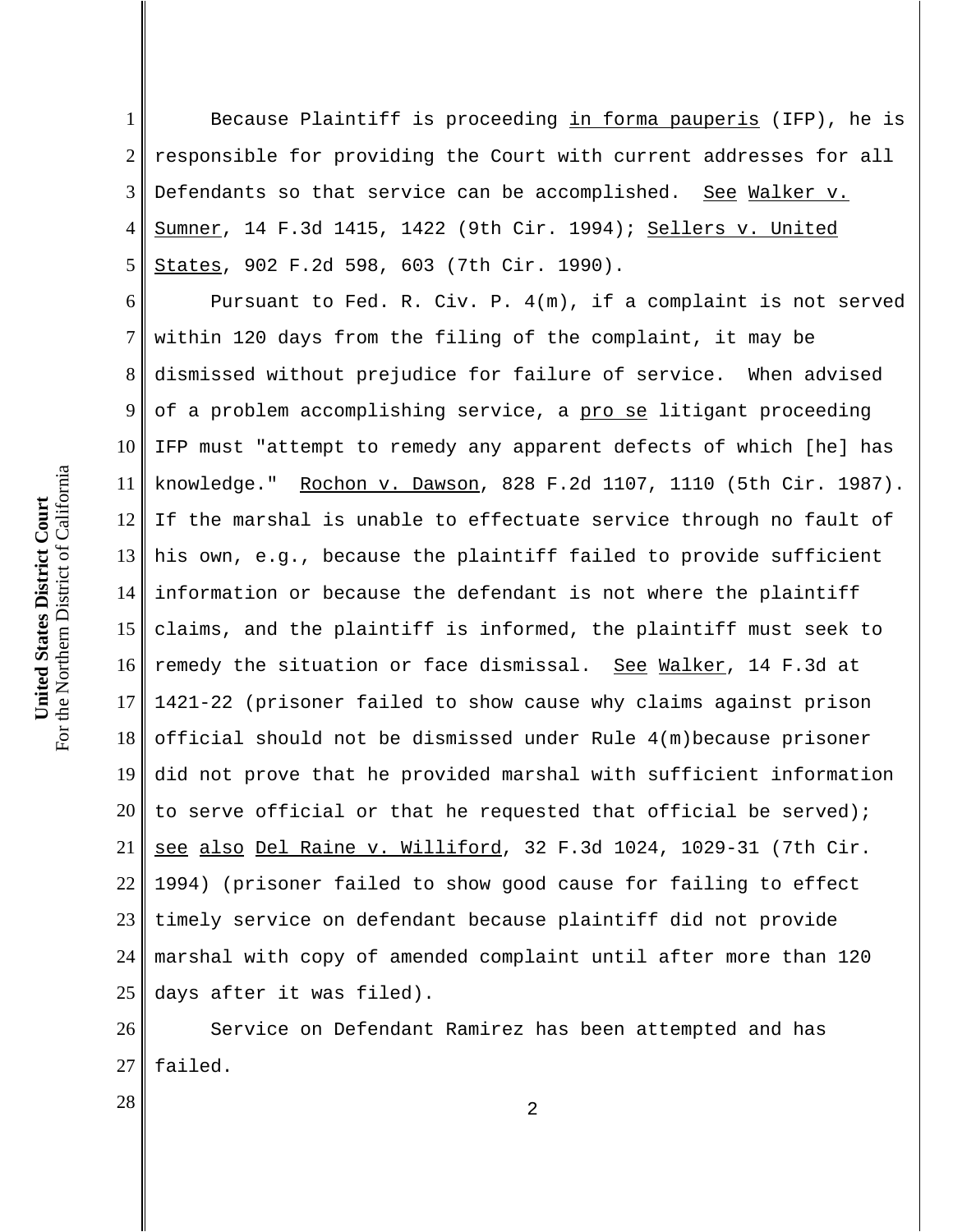IT IS HEREBY ORDERED THAT within thirty (30) days of the date of this Order, Plaintiff must provide the Court with a current address, necessary to locate Defendant Ramirez. Failure to do so shall result in the dismissal of all claims against Defendant Ramirez. If Plaintiff provides the Court with a current address, service shall again be attempted. If service fails a second time, all claims against Defendant Ramirez shall be dismissed. IT IS SO ORDERED. dictilitien Dated: 4/19/2011 UDIA WILKEN UNITED STATES DISTRICT JUDGE  $\begin{array}{|c|c|c|c|c|}\n \hline\n 28 & 3 \\
\hline\n \end{array}$